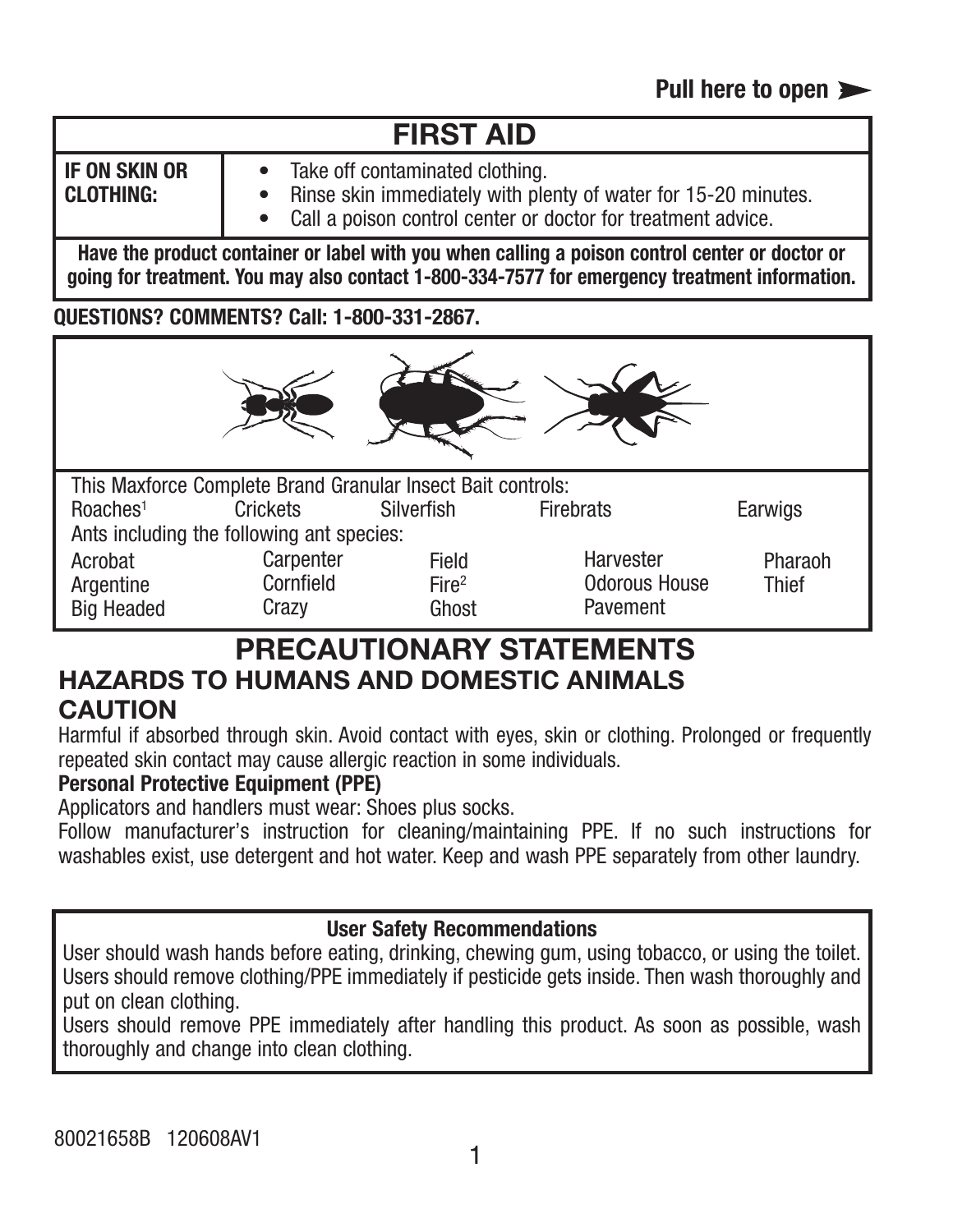### **ENVIRONMENTAL HAZARDS**

This product is toxic to fish. Do not apply directly to water, or to areas where surface water is present or to intertidal areas below the mean high water mark. Do not contaminate water when cleaning equipment or disposing of equipment washwaters.

# **STORAGE AND DISPOSAL:**

Do not contaminate water, food or feed by storage or disposal.

**PESTICIDE STORAGE:** Store in original container in a cool dry secure area (out of reach of children).

Keep container closed when not in use. Avoid contamination with other insecticides.

**PESTICIDE DISPOSAL:** Wastes resulting from the use of this product may be disposed of on-site or at an approved waste disposal facility.

**CONTAINER DISPOSAL:** Refillable container. Refill this container with Maxforce® Complete Brand Granular Insect Bait only. Do not reuse this container for any other purpose. If empty: Place in trash or offer for recycling if available. If partly filled: Call your local solid waste agency for disposal instructions. Never place unused product down any indoor or outdoor drain.

### **GENERAL INFORMATION**

Maxforce Complete Brand Granular Insect Bait is a ready-to-use product for use indoors and outdoors and around buildings, on lawns, and other non-crop areas\* such as residential areas, the non-food/non-feed areas of institutional and commercial establishments including warehouses, restaurants, food processing plants, supermarkets, hospitals, nursing homes, motels, hotels, apartment buildings, schools, laboratories, computer facilities, pet shops, zoos, sewers, highway rights-of-way and medians, traffic islands, utility rights-of-way (including power lines, pipelines, aqueducts) managed turf areas (non-crop\*) (including school yards, playgrounds, athletic fields, amusement parks, picnic areas, recreation areas, office parks, industrial grounds, airports, shopping centers, public parks, arboretums, public gardens, monument sites, cemeteries and mausoleums, golf courses, race tracks, fairgrounds, outdoor amphitheaters, sod farms, and ornamental nurseries). The use of this product on pasture and rangeland is unlawful. Do not graze or feed lawn or sod clippings to livestock. Maxforce Complete Brand Granular Insect Bait contains a special blend of foods, combined with the delayed-action stomach poison, hydramethylnon. The delayed action of the active ingredient allows foraging ants to bring the bait back to the nest so that the entire colony, including the queen, is destroyed. When properly used, this bait will control many of the following insects, including ants, cockroaches1, crickets, and silverfish before they can enter a structure. Do not apply other insecticides (such as aerosols, sprays, etc.) on top of or in close proximity to Maxforce Complete Brand Granular Insect Bait, as it will reduce the effectiveness. Expect to see fewer insects within a week.

\*Do not use on other non-crop areas in California.

### **General Precautions**

Do not apply other insecticides (such as aerosols, sprays, etc.) on top or in close proximity to this product, as it will reduce effectiveness.

### **Application Restrictions**

Do not apply this product by any method not specified on this label. The use of this product on pasture and rangeland is unlawful. Do not graze or feed lawn or sod clippings to livestock. DO NOT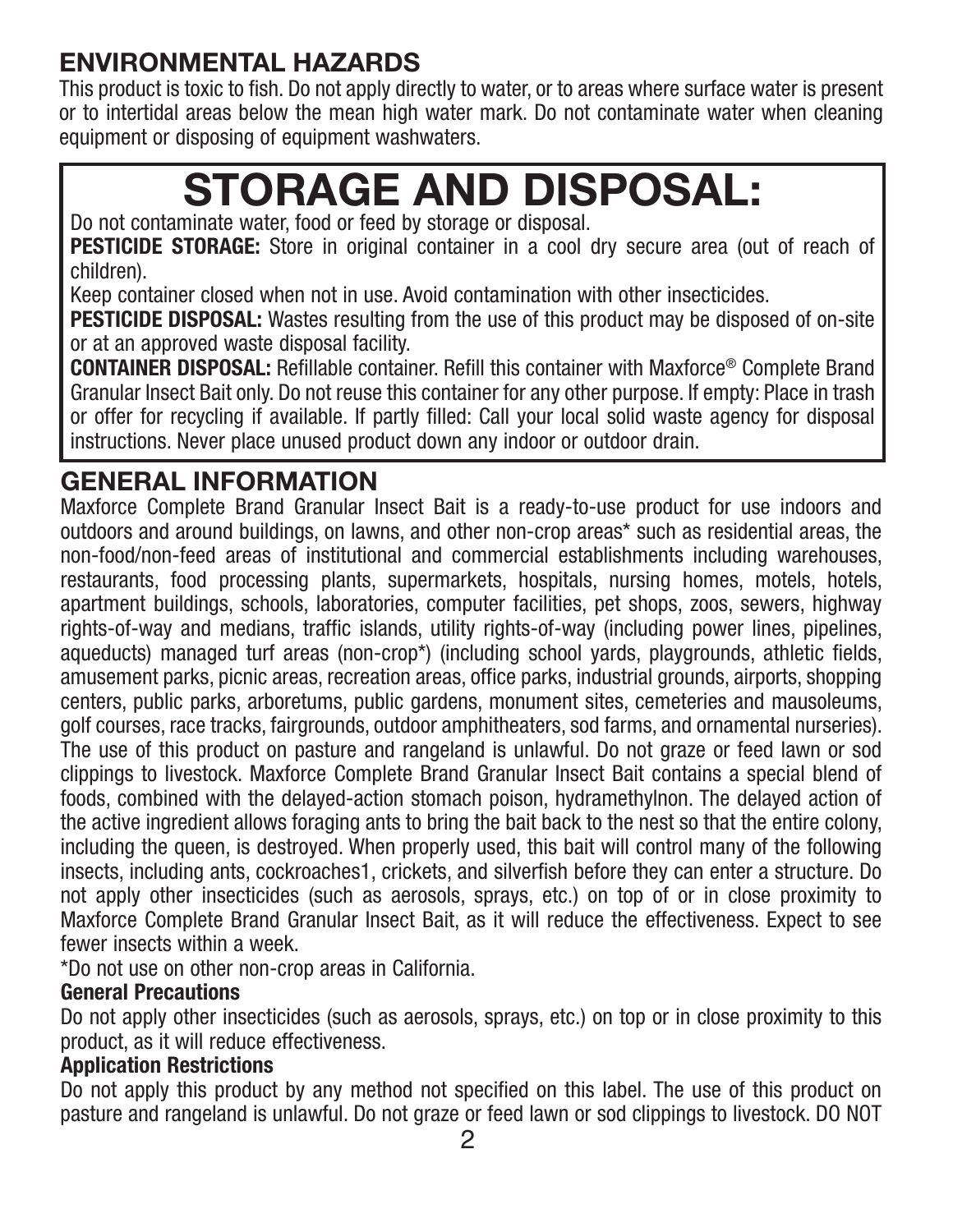USE ON EDIBLE FOOD CROPS OR ON AREAS INTENDED FOR EDIBLE FOOD CROP PRODUCTION. Not for use in USDA meat and poultry plants.

### **DIRECTIONS FOR USE**

It is a violation of Federal law to use this product in a manner inconsistent with its labeling.

#### **APPLICATION INSTRUCTIONS KEEP PEOPLE AND PETS OUT OF AREA DURING APPLICATION. FOR OUTDOOR USE**

**1. AROUND STRUCTURES:** Maxforce Complete Brand Granular Insect Bait may be sprinkled around structures and/or applied to refillable/serviceable bait stations as outlined below. Sprinkle this product evenly in a 1-2 foot wide band adjacent to the structure at a rate of 0.5 oz (one tablespoon) of bait per 25 linear feet. NOTE: Around structures the total application should not exceed 4-8 oz per 200-400 linear feet (or 0.5 oz per 25 linear feet). A typical application would be 4-8 oz adjacent to an average sized home of 200-400 linear feet. Be sure to treat areas such as porches, patios, driveways, sidewalks, flower gardens, landscape timbers and around trees, wood piles, air conditioning units and garbage receptacles. DO NOT USE ON EDIBLE FOOD CROPS OR ON AREAS INTENDED FOR EDIBLE FOOD CROP PRODUCTION. Treat visible ant trails as well as cracks or crevices where insects (ants, roaches, crickets) may enter a structure. REFILLABLE STATIONS: Maxforce Complete Brand Granular Insect Bait may be placed into refillable tamper resistant bait stations. Place up to 1 to 3 oz (2 to 6 Tbsp.) of bait into tamper resistant stations and close securely after application. During follow-up visits inspect placements and reapply as needed. Refillable tamper resistant stations should be placed every 20 to 30 feet around the perimeter of a structure. Use approximately 2 stations per side of a typical single family home. For best results, place stations near: air conditioning units, water faucets, foundation vents and weep holes, decks, utility entryways (e.g. electrical, cable TV) and wherever target pests are frequently found. Stations may also be placed along fence lines and property lines to intercept foraging pests. Regularly inspect all stations and replace bait as needed for continual control. Position Refillable Bait Stations in areas where they will not be damaged by lawn equipment such as mowers and trimmers. If the station is not equipped with a sticker to identify the contents, apply a sticker to the outside or inside of the station.

**2. BROADCAST APPLICATION:** Broadcast this product uniformly at a rate of 1 oz per 1,800 sq ft (equivalent to 1.5 lbs/A).

**3. FIRE ANTS<sup>2</sup> AND OTHER MOUND BUILDING ANTS<sup>3</sup>: Sprinkle approximately two tablespoons** (1 oz) of bait around each mound. For best results, do not apply bait directly in or on the mound. Do not disturb the mound. Ants that are agitated may not feed on the bait.

#### **For INDOOR USE:**

AVOID CONTAMINATION OF FOOD, FOOD CONTACT SURFACES AND FEEDSTUFFS. NOTE: Indoor applications are limited to areas that are inaccessible to children or pets, such as cracks, crevices, wall voids, unfinished attics, crawl spaces, refillable tamper-resistant bait stations and behind electrical switch plates, within residential and non-residential buildings or structures and within non-food/non-feed areas of industrial, institutional, and commercial buildings. Non-food/non-feed areas include bedrooms, living rooms, bathrooms, closets, media rooms, garbage rooms, lavatories, entries, vestibules, offices, locker rooms, machine rooms, boiler rooms, garages, mop closets and storage (after canning or bottling).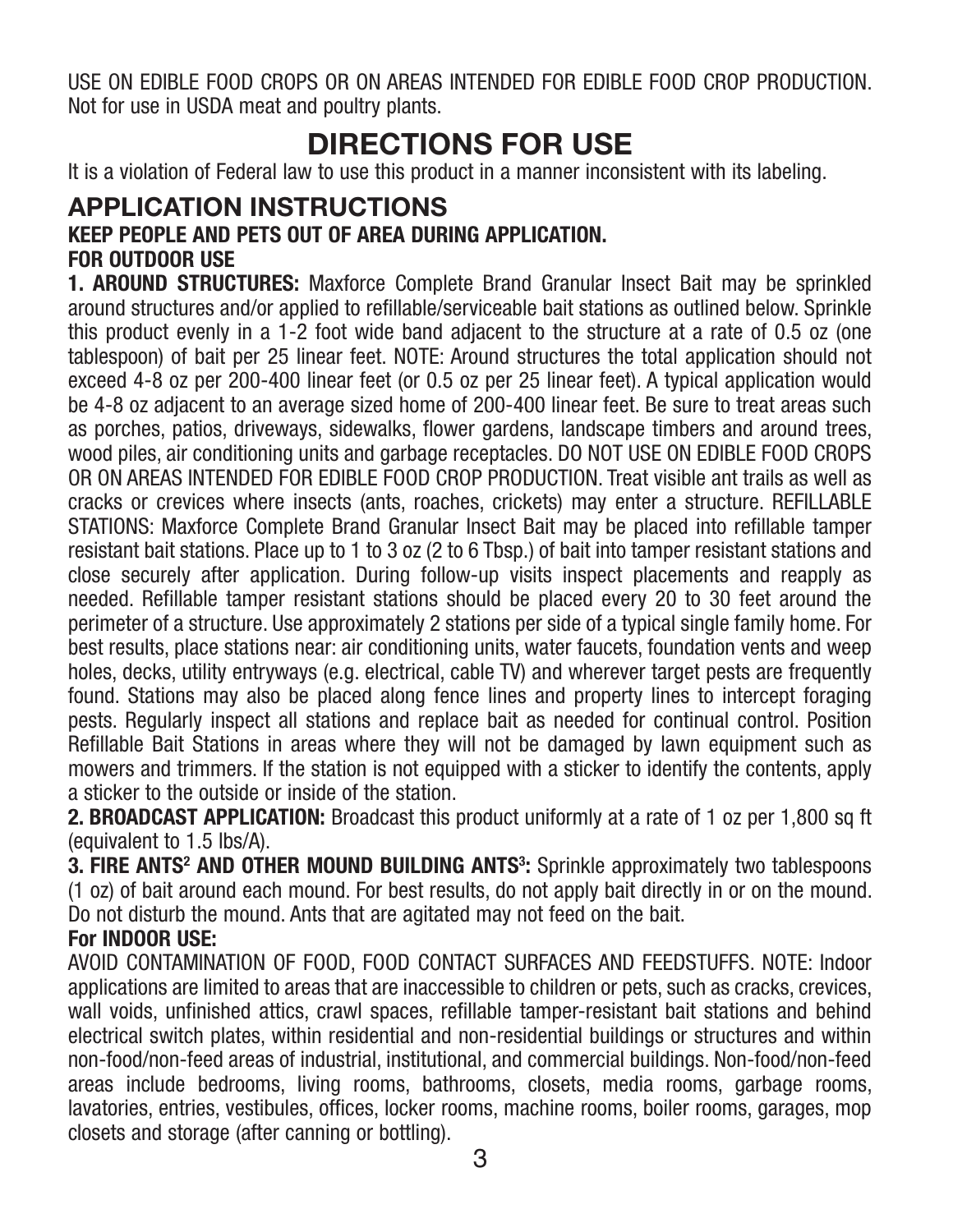Apply up to 0.5 oz (one tablespoon) of bait per crack, crevice or other inaccessible areas where insects may hide or live. Apply product using suitable application equipment (such as the Centro Bait Master.) Wipe up any loose or excess granules. Apply evenly in unfinished attics and crawl spaces at a rate of 0.5 oz per 100 sq ft only if the space is secured or otherwise inaccessible to children and domestic animals.

<sup>1</sup> German, American, Oriental, and Smoky Brown Roaches

<sup>2</sup> Native and Imported

<sup>3</sup> Pavement, Field, Cornfield, and Harvester Ants

## **IMPORTANT: READ BEFORE USE**

Read the entire Directions for Use, Conditions, Disclaimer of Warranties and Limitations of Liability before using this product. If terms are not acceptable, return the unopened product container at once.

By using this product, user or buyer accepts the following Conditions, Disclaimer of Warranties and Limitations of Liability.

**CONDITIONS:** The directions for use of this product are believed to be adequate and must be followed carefully. However, it is impossible to eliminate all risks associated with the use of this product. Crop injury, ineffectiveness or other unintended consequences may result because of such factors as weather conditions, presence of other materials, or the manner of use or application, all of which are beyond the control of Bayer CropScience LP. All such risks shall be assumed by the user or buyer.

**DISCLAIMER OF WARRANTIES:** TO THE EXTENT CONSISTENT WITH APPLICABLE LAW, BAYER CROPSCIENCE LP MAKES NO OTHER WARRANTIES, EXPRESS OR IMPLIED, OF MERCHANTABILITY OR OF FITNESS FOR A PARTICULAR PURPOSE OR OTHERWISE, THAT EXTEND BEYOND THE STATEMENTS MADE ON THIS LABEL. No agent of Bayer CropScience LP is authorized to make any warranties beyond those contained herein or to modify the warranties contained herein. TO THE EXTENT CONSISTENT WITH APPLICABLE LAW, BAYER CROPSCIENCE LP DISCLAIMS ANY LIABILITY WHATSOEVER FOR SPECIAL, INCIDENTAL OR CONSEQUENTIAL DAMAGES RESULTING FROM THE USE OR HANDLING OF THIS PRODUCT.

**LIMITATIONS OF LIABILITY:** TO THE EXTENT CONSISTENT WITH APPLICABLE LAW, THE EXCLUSIVE REMEDY OF THE USER OR BUYER FOR ANY AND ALL LOSSES, INJURIES OR DAMAGES RESULTING FROM THE USE OR HANDLING OF THIS PRODUCT, WHETHER IN CONTRACT, WARRANTY, TORT, NEGLIGENCE, STRICT LIABILITY OR OTHERWISE, SHALL NOT EXCEED THE PURCHASE PRICE PAID, OR AT BAYER CROPSCIENCE LP'S ELECTION, THE REPLACEMENT OF PRODUCT.

Bayer (reg'd), the Bayer Cross (reg'd) and Maxforce® are registered trademarks of Bayer.



# Produced for: **Bayer Environmental Science**

A Division of Bayer CropScience LP 2 T. W. Alexander Drive Research Triangle Park, NC 27709